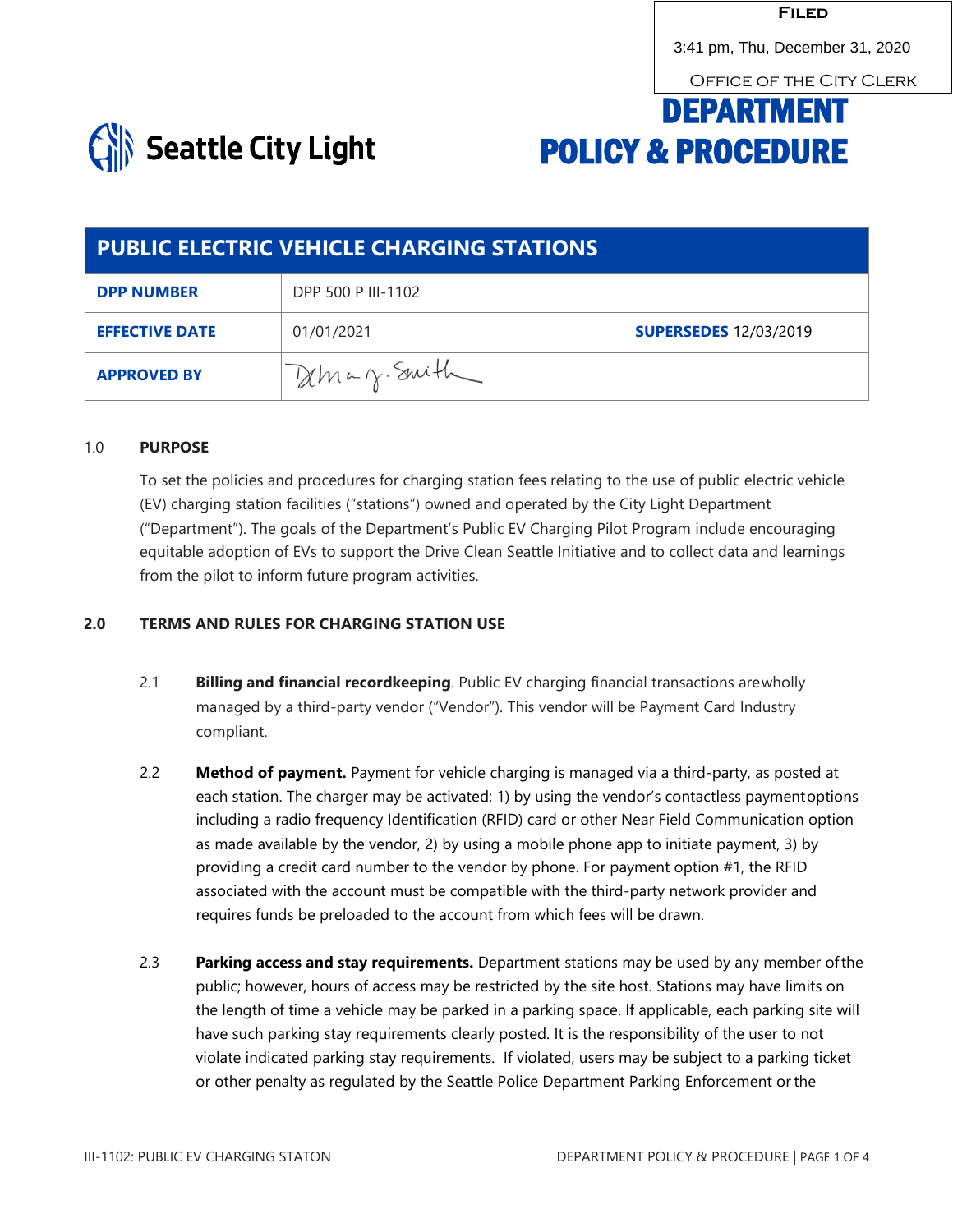property owner. Public rights-of-way restrictions such as overtime is dictated by SMC 11.72.260 and paid parking by SMC 11.76.015 and 11.76.020.

- 2.4 **Penalties.** Vehicles parked in electric vehicle only charging station spaces must be connected to the charging station and in the process of charging. Violators may be subject to fines or penalties as dictated by the SDOT signage posted at the station. This penalty is dictated by SMC 11.72.125 and RCW 46.08.185.
- 2.5 **Special conditions.** Additional rules that apply for the use of Department-owned public EV charging stations may be posted at each location.

# **3.0 PUBLIC EV CHARGING STATION FEES**

Public EV charging station fees assessed by the Department shall be cost-based and designed to recoup the capital and operating cost of the charging equipment, plus the cost of electricity as determined by the relevant retail rate, plus appropriate taxes and overhead costs. The total fee charged shall include the rental fee, the electricity charges, and any applicable parking fees, detailed in §3.1-§3.3. Charging station fees shall be clearly posted on each charging station and are broken down in detail in the Public Electric Vehicle Charging Station Fees DPP FAQ online here: [https://powerlines.seattle.gov/wp](https://powerlines.seattle.gov/wp-content/uploads/2020/12/FAQ-EV-Public-Charging-Fee-DPP-500-P-III-1102_V2021.pdf)[content/uploads/2020/12/FAQ-EV-Public-Charging-Fee-DPP-500-P-III-1102\\_V2021.pdf. F](https://powerlines.seattle.gov/wp-content/uploads/2020/12/FAQ-EV-Public-Charging-Fee-DPP-500-P-III-1102_V2021.pdf)ees may be displayed rounded to two decimal places for marketing purposes but will be charged according to the unrounded amounts.

3.1 **Rental fees.** Rental fees reflect the cost of service including equipment and infrastructure capital costs, station operating and maintenance expenses, program overhead, applicable taxes,external fees, and charging network transaction fees. Rental fees are assessed per kWh for billing simplicity. The applicable electric rate tariffs are charged separately. The rental fees also include adjustments to components of the electric rates (separate charge) to customize the fees specifically to the public charging stations. Charging stations located within the city limits of Shoreline, Tukwila and Burien incur additional costs imposed by these municipalities, which are reflected in the rental fees.

| Type of Public<br><b>EV Charging</b><br>Station<br>(Seattle) | Daytime Rental Fee<br>Monday - Saturday (excluding<br>Sunday)<br>7AM to 7PM | All Other Hours Rental Fee<br>Monday - Saturday 7PM to 7AM<br>Sunday 12AM to 12PM |
|--------------------------------------------------------------|-----------------------------------------------------------------------------|-----------------------------------------------------------------------------------|
| Level 2                                                      | \$0.0928/kWh                                                                | \$0.0928/kWh                                                                      |
| DC Fast charger                                              | \$0.2517/kWh                                                                | \$0.1199/kWh                                                                      |

## *Table 1: City of Seattle Public EV Charging Station Rental Fees, 2021*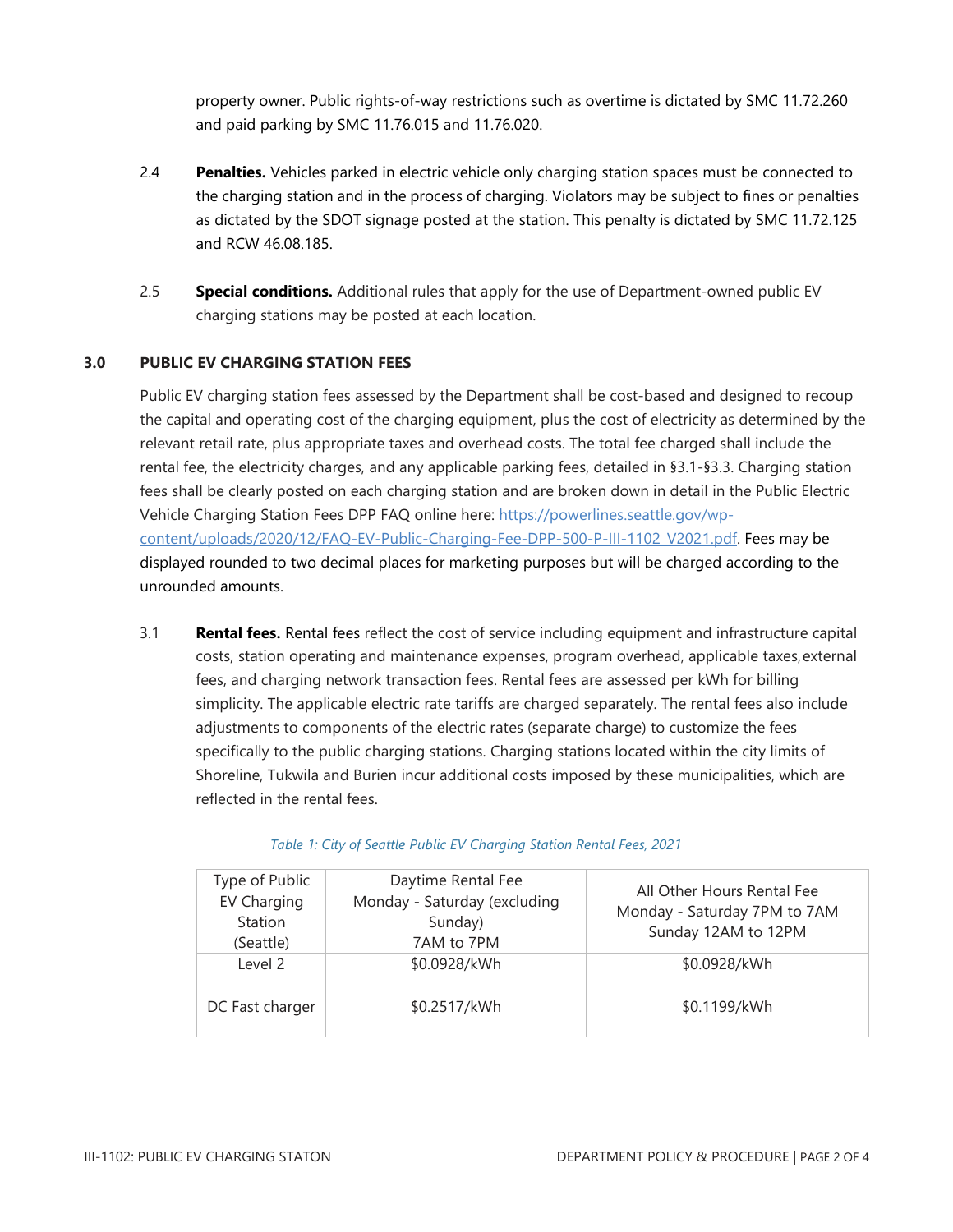| Type of Public EV<br>Charging Station<br>(Shoreline) | Daytime Rental Fee<br>Monday - Saturday (excluding<br>Sunday)<br>7AM to 7PM | All Other Hours Rental Fee<br>Monday - Saturday 7PM to 7AM<br>Sunday 12AM to 12PM |
|------------------------------------------------------|-----------------------------------------------------------------------------|-----------------------------------------------------------------------------------|
| Level 2                                              | \$0.1003/kWh                                                                | \$0.1003/kWh                                                                      |
| DC fast charger                                      | \$0.2719/kWh                                                                | \$0.1295/kWh                                                                      |

#### *Table 2: Shoreline Public EV Charging Station Rental Fees, 2021*

#### *Table 3: Tukwila Public EV Charging Station Rental Fees, 2021*

| Type of Public EV<br>Charging Station<br>(Tukwila) | Daytime Rental Fee<br>Monday - Saturday (excluding<br>Sunday)<br>7AM to 7PM | All Other Hours Rental Fee<br>Monday - Saturday 7PM to 7AM<br>Sunday 12AM to 12PM |
|----------------------------------------------------|-----------------------------------------------------------------------------|-----------------------------------------------------------------------------------|
| Level 2                                            | \$0.1000/kWh                                                                | \$0.1000/kWh                                                                      |
| DC fast charger                                    | \$0.2713/kWh                                                                | \$0.1292/kWh                                                                      |

#### *Table 4: Burien Public EV Charging Station Rental Fees, 2021*

| Type of Public EV<br>Charging Station<br>(Burien) | Daytime Rental Fee<br>Monday - Saturday (excluding<br>Sunday)<br>7AM to 7PM | All Other Hours Rental Fee<br>Monday - Saturday 7PM to 7AM<br>Sunday 12AM to 12PM |
|---------------------------------------------------|-----------------------------------------------------------------------------|-----------------------------------------------------------------------------------|
| Level 2                                           | n/a                                                                         | n/a                                                                               |
| DC fast charger                                   | \$0.2719/kWh                                                                | \$0.1295/kWh                                                                      |

- 3.2 **Electricity charges.** In addition to the rental fees described in §3.1, Level 2 charging stationusers will be charged per kWh for electricity consumed according to City Light Small General Service retail energy rates for the appropriate jurisdiction and DC fast charger station users will be charged Medium General Service retail energy and demand rates for the appropriate jurisdiction. These rates are established by City Ordinance and can be found in SMC 21.49.055 and 21.49.052 or online at [http://www.seattle.gov/light/rates/.](http://www.seattle.gov/light/rates/)
- 3.3 **Parking fees.** Additional parking fees may be required by some site hosts. Parking fees, as noted at applicable sites, may be collected via the EV charging transaction or via the site host's paid parking system. Parking fees will be determined by the individual or organization responsible for establishing parking fees for that location, such as the property owner, property manager, parking management company, or other City of Seattle department site hosts.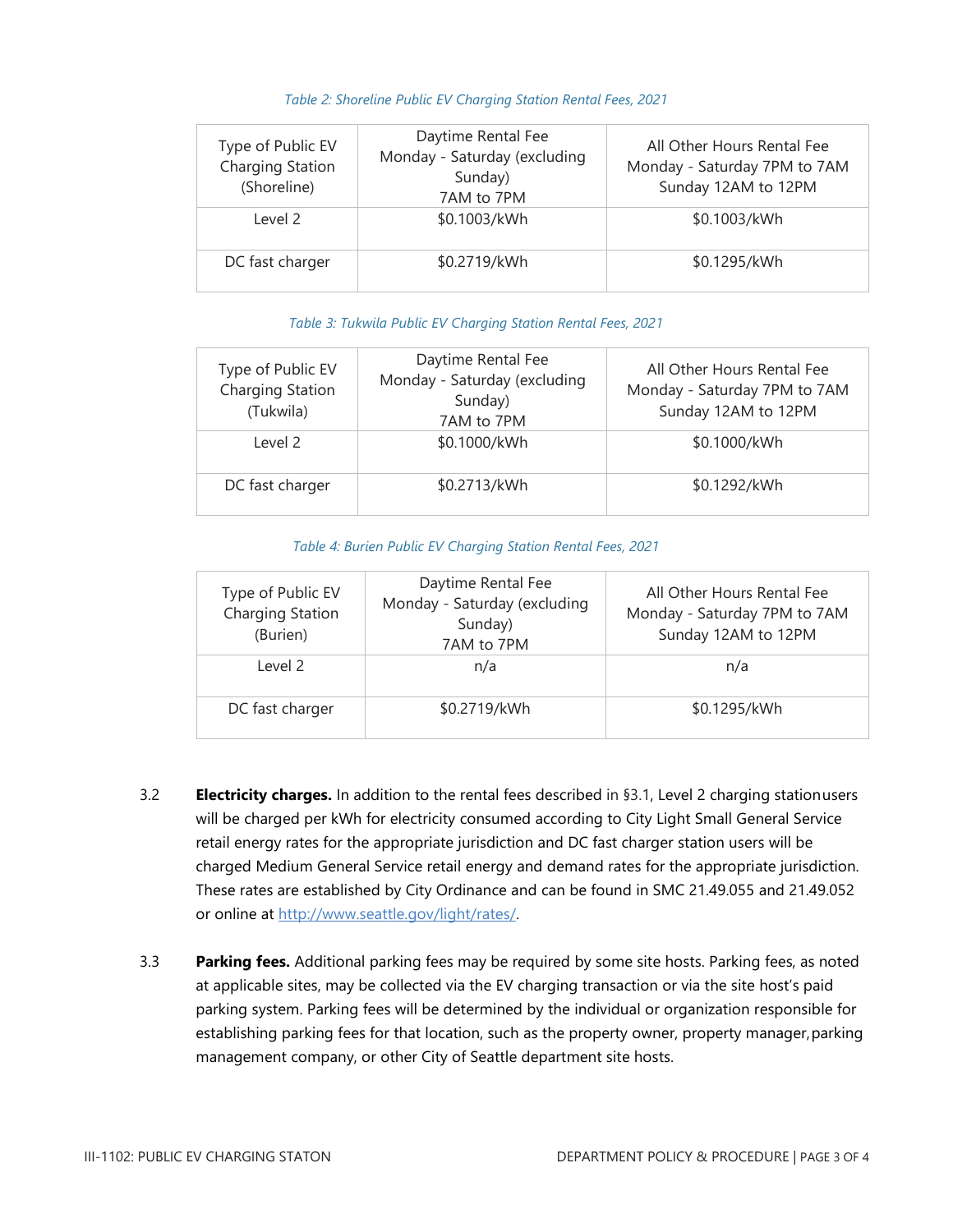3.4 **Fee Implementation Process.** Information regarding the fee implementation process for the Department's Public EV Charging Pilot Program is provided in the Public Electric Vehicle Charging Station Fees DPP FAQ.

# **4.0 REFERENCES**

- 4.1 Seattle Municipal Code Section 6. Subsection 21.49.130 (G): Department authority to rent equipment associated with the use of electricity.
- 4.2 Seattle Municipal Code Section 6. Section 21.49.070: Clarification of rental fees for use of electric charging facilities operated by the Department.
- 4.3 Seattle Municipal Code 21.49.055: rate provision for Medium General Service and applicable rate schedules as found on City Light's website: [www.seattle.gov/light/rates.](http://www.seattle.gov/light/rates)
- 4.4 Seattle Municipal Code 21.49.052: rate provision for Small General Service and applicable rate schedules as found on City Light's website: [www.seattle.gov/light/rates.](http://www.seattle.gov/light/rates)
- 4.5 Seattle Municipal Code 11.72.260: Parking overtime restrictions.
- 4.6 Seattle Municipal Code 11.75.015: Parking violations on blockfaces, or portions thereof, requiring payment to park.
- 4.7 Seattle Municipal Code 11.76.020: Parking longer than time limit.
- 4.8 Seattle Municipal Code 11.72.125: Electric vehicle parking charging station; electric vehicles.
- 4.9 RCW 46.08.185: Electric vehicle charging stations Signage Penalty.
- 4.10 Public Electric Vehicle Charging Station Fees DPP FAQ at: [https://powerlines.seattle.gov/wp](https://powerlines.seattle.gov/wp-content/uploads/2020/12/FAQ-EV-Public-Charging-Fee-DPP-500-P-III-1102_V2021.pdf)[content/uploads/2020/12/FAQ-EV-Public-Charging-Fee-DPP-500-P-III-1102\\_V2021.pdf](https://powerlines.seattle.gov/wp-content/uploads/2020/12/FAQ-EV-Public-Charging-Fee-DPP-500-P-III-1102_V2021.pdf)
- 4.11 Public Electric Vehicle (EV) Charging Pilot Program FAQ at[:](https://energysolutions.seattle.gov/wp-content/uploads/Public_EV_Charging_FAQ_Handout.pdf) [https://energysolutions.seattle.gov/wp-content/uploads/Public\\_EV\\_Charging\\_FAQ\\_Handout.pdf.](https://energysolutions.seattle.gov/wp-content/uploads/Public_EV_Charging_FAQ_Handout.pdf)
- 4.12 Drive Clean Seattle Initiative overview at: https://www.seattle.gov/environment/climate[change/drive-clean-seattle.](https://www.seattle.gov/environment/climate-change/drive-clean-seattle)

Distribution: Posted online at<http://www.seattle.gov/light/policies/>

# **REVISION HISTORY:**

| <b>DATE</b> | <b>CHANGES MADE</b>                                                                                                                          | <b>REVISED BY</b>                                             |
|-------------|----------------------------------------------------------------------------------------------------------------------------------------------|---------------------------------------------------------------|
| 12/10/20    | Updated Department Policy & Procedure to reflect<br>current business practices and updated rental fee<br>tables to include 2021 rental fees. | Author: Victor Couto, Judy Blinder<br>Coordinator: Kim Kinney |